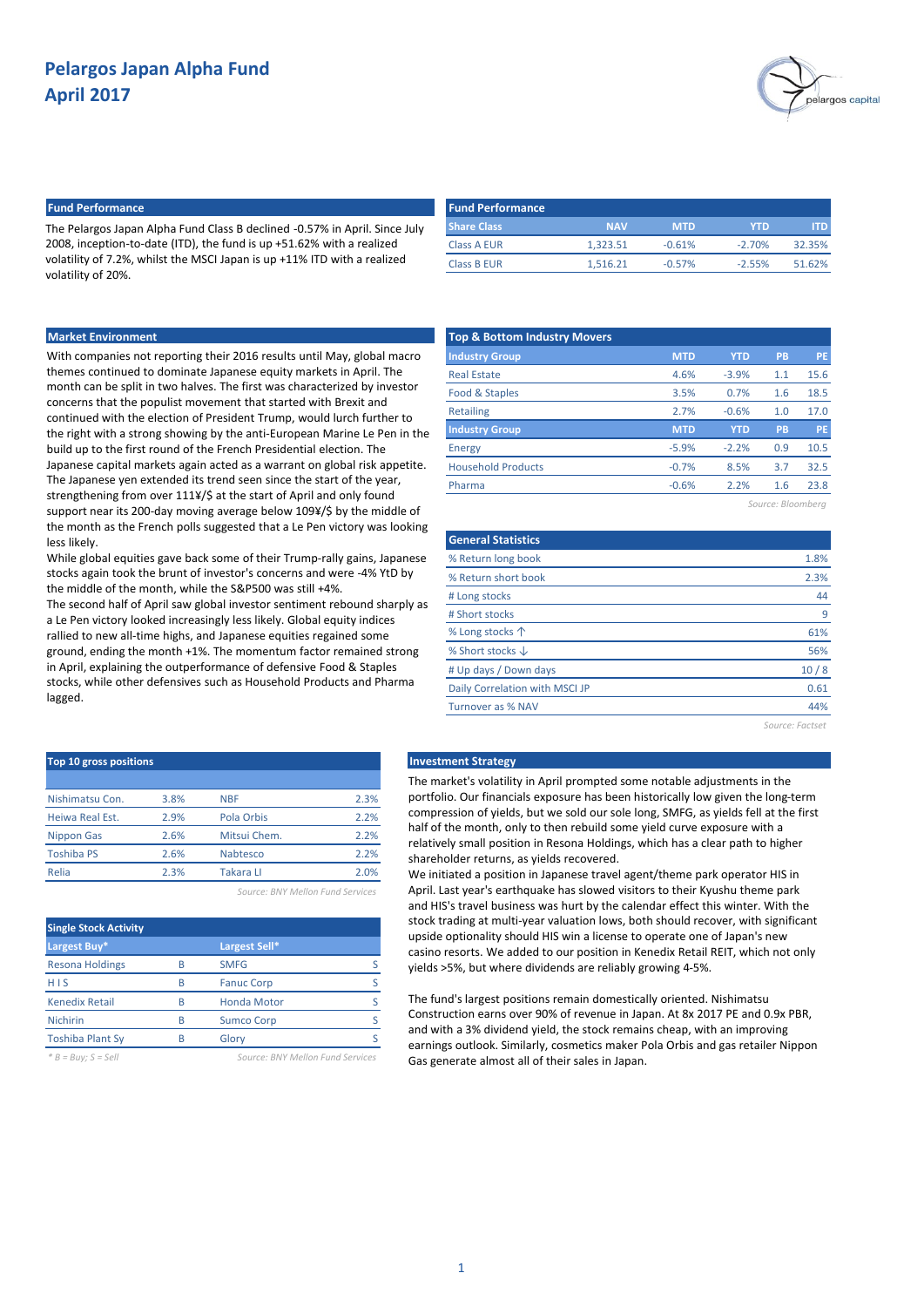

There are only few outliers on a single stock level this month. The long position in Heiwa Real Estate paid off and contributed 0.3% in April. The stock rallied 10.6% in anticipation of the new mid-term plan presented in the last week of April. Heiwa Real Estate owns the property in which the Tokyo Stock Exchange is located and with new tenants in this landmark location, the potential for rent increases are substantial . The stock is significant undervaluing the company's assets and the rent hikes might act as a catalyst for further price appreciation.

Finally, Fancl contributed positively, the stock price jumped 10% on the last trading day of April and appreciated 15% over the month. The company reported dull earnings for last fiscal year, but the guidance for fiscal 2018 got investor rather excited. The growth investments of the past two year suppressed margins and with revenues accelerating and margins normalizing the earnings potential is significant. The single stock losses last month were contained after all.

The biggest loser only lost 0.1%. Ichigo Office REIT continued to drift down during the month losing 11% without significant news. The stock trades at a 6% dividend yield.

On a sector basis not much has changed. The highest concentration of gross-/net-exposure remains in the Industrials sectors.

**P/E P/B FCF EV/EBITDA Div Yld EV/IC** MoM -2% -1% -3% -1% YoY 14% 9% 22% 8% 7% 10%

8%

-2%





#### **Value Factor Performance\* Style Performance**

On a daily basis, we track a number of style factors through our proprietary quant model. This helps us to detect dislocation within the market. In addition, it helps our understanding of style trends and investor's behavior in Japan.

The outperformance of the value factor started in the summer of last year and peaked in December. The strong performance of value was very consistent across different types of definitions and sectors. Since December, the strong performance of value stocks has stalled.

The value factor closely correlates with global yields as well as the Japanese yen.

In April, price-to-book (P/B) recorded a negative -3% spread return. Unfortunately, all value factors had a negative spread return last month.

The weighted average P/B of the long book is 1.5x compared to 2.1x for the short book. Price momentum exposure continues to be elevated. On a 9-month basis, the long book's price momentum is +17.1% and the short book's price momentum was just flat with +2.6%.

The P/E of the long book was 16.4x compared to 24.3x for the short book. The EV/EBITDA of the long book is 7.7x compared to 11.2x for the short book. The dividend yield of the long book is 2.2% compared to 1.9% in the short book.



1 2 3 4 5 Percentage Average Daily Return Per Quintile [12 month rolling]

0.00%

*Source: Factset\**

*Source: Factset\**

-2% 7%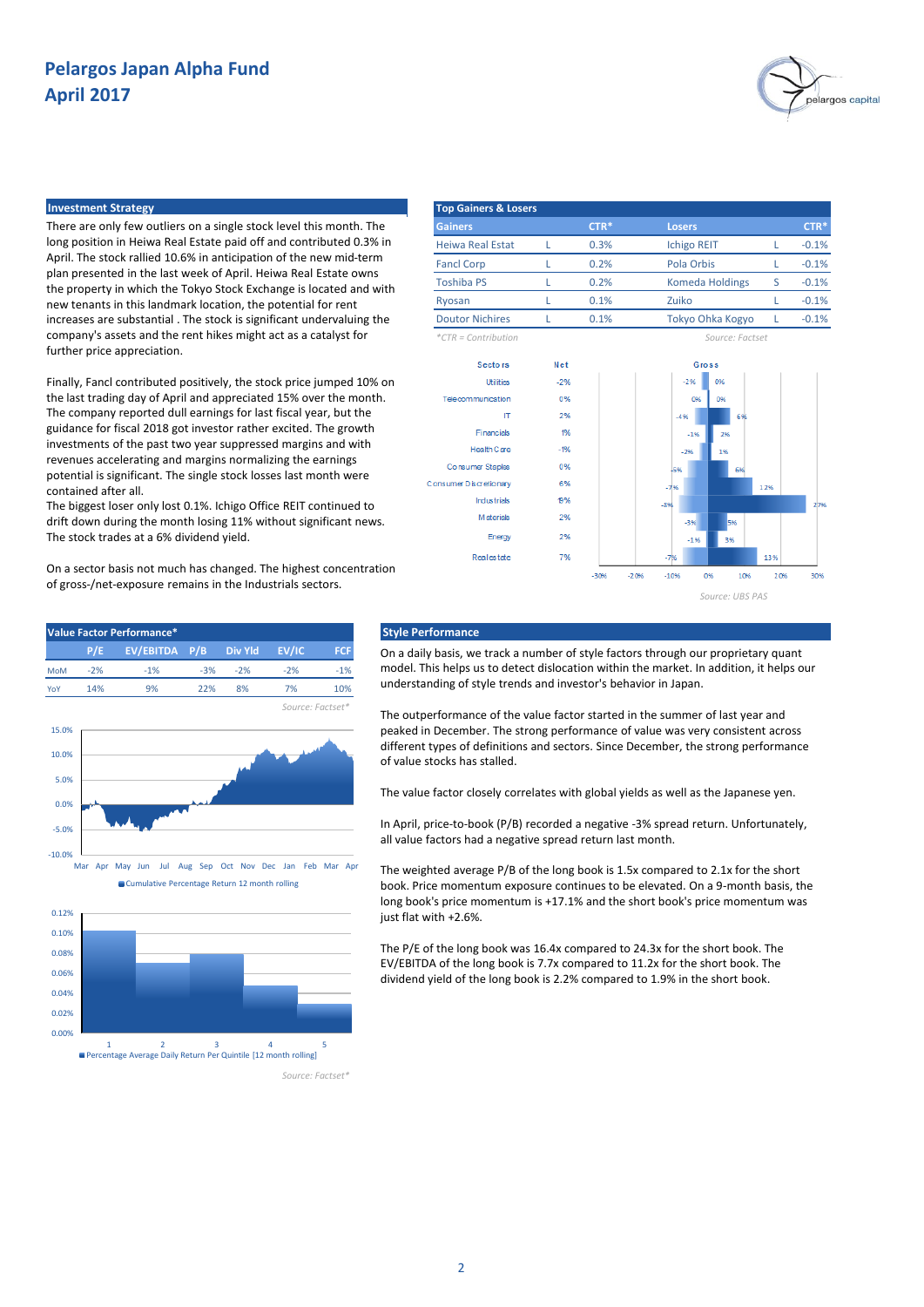

## **Risk Measurement and Management Fund Overview**

The chart below shows the rolling 12-month net and gross exposure as 10 (trading) days moving averages.

Last summer we were well positioned for the strong revival in cyclical value and in a disciplined manner took profits during the October to January period. Therefore, the net exposure dropped down to +20% and gross exposure to 100% by mid-February. Late February we re-introduced a higher risk allocation and expanded the long as well as the short book. As our approach was not rewarded, we quickly withdrew and lowered gross and net exposure again. At the end of April, gross exposure stood at 107% and net exposure at 24%.

The ex-ante volatility based on daily data stood at 5.3% with an ex -ante beta of 0.29. The beta of the long book exceeded that of the short book as value opportunities are concentrated in higher beta situations.



|                        | Long  | <b>Short</b>    |
|------------------------|-------|-----------------|
| Price to Earnings (PE) | 16.4  | 24.3            |
| <b>EV/EBITDA</b>       | 7.7   | 11.2            |
| Price to Book (PB)     | 1.5   | 2.1             |
| <b>Dividend Yield</b>  | 2.2   | 1.9             |
| EV/IC                  | 1.0   | 1.6             |
| 1 month momentum       | 1.7   | $-1.0$          |
| 6 month momentum       | 9.6   | 4.2             |
| 9 month momentum       | 17.1  | 2.6             |
| Earnings momentum (1M) | 16.7  | $-0.6$          |
| Earnings momentum (3M) | 16.2  | 6.7             |
| <b>CFROI</b>           | 8.4%  | 12.1%           |
| Cash/MarketValue       | 37.5% | 13.9%           |
|                        |       | Source: Factset |
| <b>Style Exposure</b>  |       |                 |
|                        | Long  | <b>Short</b>    |
| <b>Beta</b>            | 0.89  | 0.82            |
| Volatility             | 11.9% | 11.9%           |
| Debt-to-equity         | 3%    | 73%             |
|                        |       | Source: UBS PAS |
|                        |       |                 |

| 0%                                | <b>Risk Statistics Delta Adjusted</b>     |                       |
|-----------------------------------|-------------------------------------------|-----------------------|
| ec<br>Mar<br>Feb.<br>Jan<br>Apr   | Volatility (ex-ante; 3 months daily data) | 5.3%                  |
| Exposure [L]                      | Volatility (ex-ante; 5yr monthly data)    | 6.3%                  |
| xposure [R]                       | Var (99%, 5 days)                         | 1.0%                  |
|                                   | Beta (ex-ante)                            | 0.29                  |
| Source: BNY Mellon Fund Services* |                                           | Source: GS and Nomura |

### **Outlook**

*Strategic Framework - Outlook 1st half of 2017* & monthly outlook

The cyclical bear market from August 2015 into June 2016 took the broader index down -30% peak-to-trough. 2016 was another year of heightened macro event risk. Perceived low probability outcomes caused major surprises. Brexit related risk aversion upset markets globa lly and the outcome of the US presidential election led to further elevation of political uncertainty.

The Japanese market bottomed together with global bond yields in June 2016, and with that the greatest rotation from defensiv es into cyclicals for the past decade occurred.

For the first half of 2017 we expect the value trade to continue as yields need to adjust higher globally, be it due to bette r economic growth or central banks tapering. However, leverage in the global economic system is too high, therefore much higher yields cannot be absorbed and eventually disinflation will return.

For the immediate future Japanese equities look attractive as valuations are still cheap, earnings revisions are trending upw ards and buyback programs are accretive for shareholders and supportive from a flow perspective.

In our opinion, the June to December rally was the initial up-leg in the continuation of the structural bull. This remains our base case, which has been severely tested in 2017, as the JPY strength in combination with lower yields globally pose considerable headwinds. Clearly o ur risk budgeting indicates that our conviction level has declined, but we know what to look out for and bottom -up have great conviction in the potential returns of our single stock exposure.

In the long book we have incredibly inexpensive companies. Once market participants start to focus on idiosyncratic factors a gain and put aside the top-down "Japanese equities equals Japanese Yen" mentality, we expect to capture significant gains from the great companies we i nvest in. Whilst global equity markets continue to trend higher with clear leadership from the IT sector, Japan continues to struggle. Apparently, the global economy is doing somewhat better, not great but not dismal either. The Japanese economy is equally stable with pockets of gro wth and at the same time the powerful theme of increased shareholders return policies is not being rewarded by investors in Japan. The volatility in Japan remains tied to the Japanese yen, but with continued improvement in corporate governance the Japan discount will ever so slowly diminish.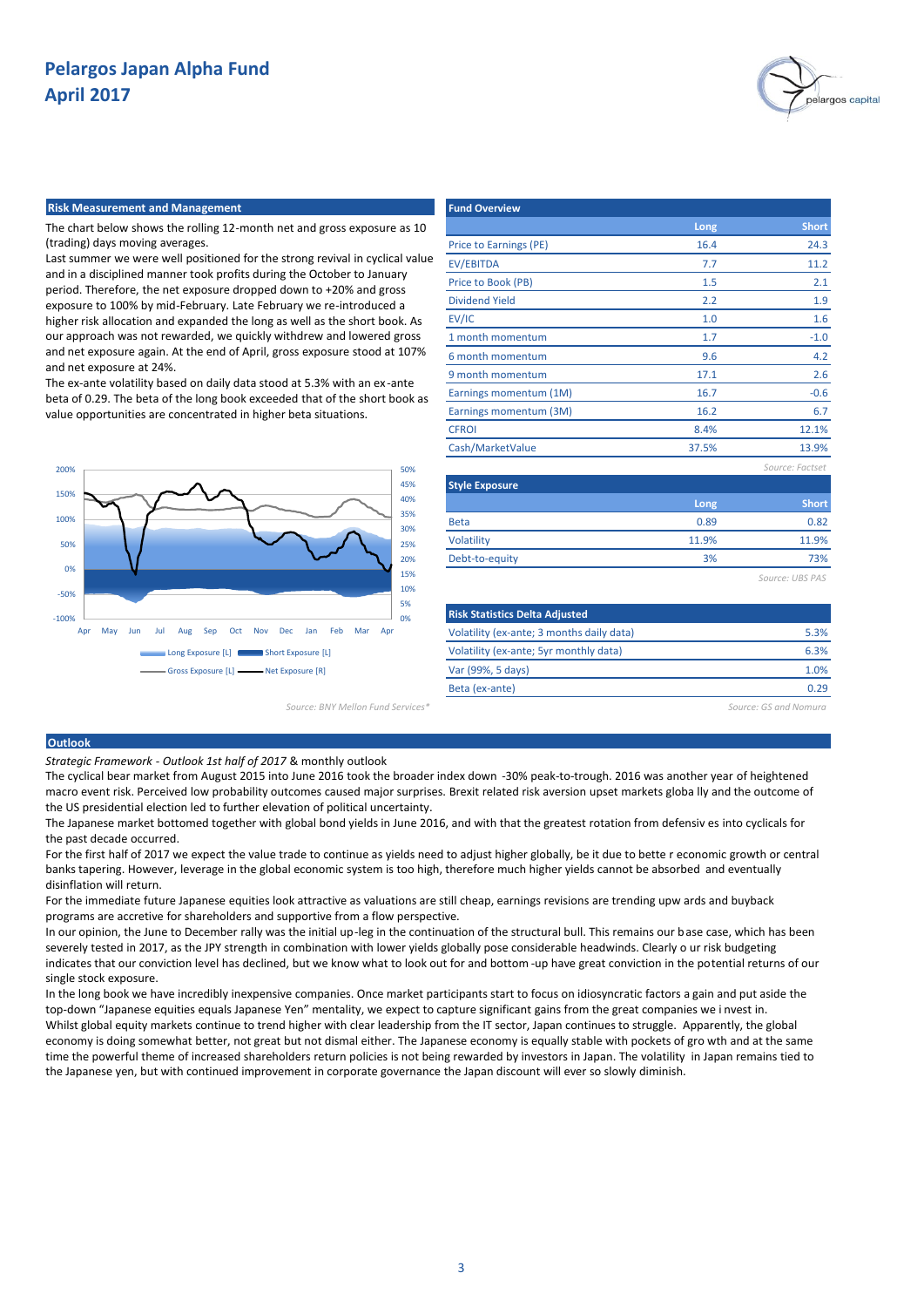

| <b>Historic Fund Performance (Monthly)</b> |          |          |          |          |          |            |          |          |          |          |            |            |            |
|--------------------------------------------|----------|----------|----------|----------|----------|------------|----------|----------|----------|----------|------------|------------|------------|
|                                            | Jan      | Feb      | Mar      | Apr      | May      | <b>Jun</b> | Jul      | Aug      | Sep      | Oct      | <b>Nov</b> | <b>Dec</b> | <b>YTD</b> |
| <b>Class A EUR</b>                         |          |          |          |          |          |            |          |          |          |          |            |            |            |
| 2017                                       | 0.49%    | $-0.93%$ | $-1.67%$ | $-0.61%$ |          |            |          |          |          |          |            |            | $-2.70%$   |
| 2016                                       | 1.35%    | 0.88%    | 1.08%    | $-0.18%$ | $-1.05%$ | $-4.52%$   | 2.08%    | $-1.09%$ | $-0.33%$ | 2.38%    | 0.99%      | 0.38%      | 1.78%      |
| 2015                                       | $-1.28%$ | 4.85%    | $-0.32%$ | 3.21%    | 2.54%    | $-1.63%$   | $-3.07%$ | $-3.05%$ | 2.42%    | 1.83%    | 2.16%      | $-1.62%$   | 5.81%      |
| 2014                                       | $-3.21%$ | $-0.64%$ | $-0.59%$ | $-1.03%$ | $-2.28%$ | 1.40%      | 0.19%    | $-0.64%$ | 2.01%    | $-1.94%$ | $-1.28%$   | 0.92%      | $-6.99%$   |
| 2013                                       | 4.99%    | $-0.58%$ | 6.55%    | 6.10%    | $-1.05%$ | $-0.78%$   | 0.26%    | $-0.91%$ | 1.08%    | $-0.79%$ | 1.35%      | 1.61%      | 18.86%     |
| 2012                                       | $-1.43%$ | 3.77%    | 1.31%    | $-1.26%$ | $-3.88%$ | 1.72%      | 0.79%    | 0.89%    | 1.28%    | 0.54%    | 2.53%      | 3.78%      | 10.24%     |
| 2011                                       | 0.84%    | $-0.06%$ | $-1.56%$ | 0.10%    | $-0.19%$ | 0.38%      | $-0.01%$ | $-3.68%$ | 0.64%    | $-0.41%$ | $-2.64%$   | 1.64%      | $-4.96%$   |
| 2010                                       | 0.65%    | $-0.25%$ | 3.27%    | 3.16%    | $-2.71%$ | $-1.27%$   | 1.12%    | $-0.39%$ | 0.82%    | 1.03%    | 1.28%      | 1.75%      | 8.66%      |
| 2009                                       | 0.35%    | 1.62%    | $-0.76%$ | $-0.71%$ | 0.98%    | 1.03%      | $-1.84%$ | 2.07%    | $-1.61%$ | $-0.40%$ | $-3.37%$   | 3.19%      | 0.36%      |
| <b>Class B EUR</b>                         |          |          |          |          |          |            |          |          |          |          |            |            |            |
| 2017                                       | 0.56%    | $-0.92%$ | $-1.63%$ | $-0.57%$ |          |            |          |          |          |          |            |            | $-2.55%$   |
| 2016                                       | 1.27%    | 0.92%    | 1.18%    | $-0.16%$ | $-1.08%$ | $-4.33%$   | 2.12%    | $-1.05%$ | $-0.29%$ | 2.38%    | 0.88%      | 0.39%      | 2.07%      |
|                                            |          |          |          |          |          |            |          |          |          |          |            |            |            |

| 2015 | $-1.24%$ | 4.89%    | $-0.27%$ | 3.25%    | 2.57%    | $-1.67%$ | $-2.94%$ | $-3.01%$ | 2.46%    | 1.88%    | 2.06%    | $-1.42%$ | 6.36%    |
|------|----------|----------|----------|----------|----------|----------|----------|----------|----------|----------|----------|----------|----------|
| 2014 | $-3.16%$ | $-0.60%$ | $-0.56%$ | $-0.99%$ | $-2.24%$ | 1.44%    | 0.23%    | $-0.60%$ | 2.06%    | $-1.89%$ | $-1.24%$ | 0.96%    | $-6.52%$ |
| 2013 | 5.35%    | $-0.58%$ | 6.98%    | 6.48%    | $-1.07%$ | $-0.78%$ | 0.31%    | $-0.92%$ | 1.18%    | $-0.80%$ | 1.46%    | 1.73%    | 20.57%   |
| 2012 | $-1.38%$ | 3.81%    | 1.35%    | $-1.21%$ | $-3.83%$ | 1.76%    | 0.84%    | 0.93%    | 1.32%    | 0.58%    | 2.50%    | 4.06%    | 10.95%   |
| 2011 | 0.93%    | $-0.03%$ | $-1.55%$ | 0.14%    | $-0.14%$ | 0.42%    | 0.03%    | $-3.63%$ | 0.69%    | $-0.38%$ | $-2.60%$ | 1.68%    | $-4.48%$ |
| 2010 | 0.73%    | $-0.23%$ | 3.52%    | 3.39%    | $-2.83%$ | $-1.31%$ | 1.23%    | $-0.37%$ | 0.91%    | 1.13%    | 1.40%    | 1.89%    | 9.67%    |
| 2009 | 2.07%    | 1.67%    | $-0.73%$ | $-0.67%$ | 1.34%    | 1.13%    | $-1.93%$ | 2.24%    | $-1.68%$ | $-0.39%$ | $-2.99%$ | 2.84%    | 2.75%    |
| 2008 |          |          |          |          |          |          | 0.96%    | $-1.35%$ | 1.40%    | 3.44%    | 0.52%    | 1.39%    | 6.46%    |

| <b>Fund Facts</b>                 |                              | <b>Fund Facts</b>    |
|-----------------------------------|------------------------------|----------------------|
| <b>Investment Manager</b>         | <b>Pelargos Capital</b>      | <b>Fund Size in</b>  |
| <b>Legal Status</b>               | FGR (fund for joint account) | <b>Fund Size in</b>  |
| <b>Fiscal Status</b>              | VBI (tax exempt)             | Participation        |
| <b>Dividend Policy</b>            | Reinvestment                 | <b>Participation</b> |
| <b>Base Currency</b>              | <b>EUR</b>                   | <b>Minimum Su</b>    |
| <b>ISIN Class A EUR</b>           | NL0009051887                 | <b>Minimum Su</b>    |
| <b>ISIN Class B EUR</b>           | NL0001118015                 | <b>Dealing Day</b>   |
| <b>Inception Date Class A EUR</b> | January 2009                 | Subscription         |
| <b>Inception Date Class B EUR</b> | <b>July 2008</b>             | <b>Redemption</b>    |

**Investment Objective**

Contact Details WTC The Hague, Tower E 7th floor Prinses Margrietplantsoen 43

**Investment Manager Manager Manager Pelargos Capital <b>Fund Size in EUR Legal Status** FGR (fund for joint account) **Fund Size in USD VBI (tax exempt) Dividend Policy** Reinvestment January 2009 July 2008

€ 223,356,399 \$243,346,797

Capital appreciation through investing in long/short positions in Japanese securities

**Base Currency <b>EUR** EUR **EUR EUR EUR EUR Minimum Subscription Class A** EUR 10,000 **ISIN Class A EUR EUR ISIN CLASS A EUR** 10,000 **MINIMUM Subscription Class B EUR** 10,000 **ISIN COLLECTER B ENCOO1118015 Dealing Day Dealing Day** First business day of each month **Inception Date Class B EUR Inc. Accord 1999 Manufature 2008 Redemption** 15 business days notice **Management Fee Class A Company Facts Company Facts Management Fee Class B Firm AUM in EUR EXECUTE:** € 223,356,399 **Performance Fee Class A** 20% subject to High Watermark **Firm AUM in USD Saulding Search 2003,346,797 Performance Fee Class B** 15% subject to High Watermark **Early Redemption Fee** max 1% (accrues to Fund) **Lock-up Class B** 1 year **Portfolio Managers Service Providers** Michael Kretschmer **Administrator** BNY Mellon Fund Services **Accountant** PricewaterhouseCoopers **Investment Strategy Equity Long/Short <b>Title Holder Title Holder** SGG Netherlands N.V. **Investment Style Investment Style Value with a twist <b>Depositary Depositary Bank of New York Mellon Participations Outstanding Class B Participations Outstanding Class A**

**Subscription Case A EUR A EUR A EUR A EUR A EUR A EUR A EUR A EUR A EUR A EUR A EUR A EUR A EUR A EUR A EUR A EUR A EUR A EUR A EUR A EUR A EUR A EUR A EUR A EUR A EUR A EUR A EUR A EUR A EUR A EUR A EUR A EUR A EUR A E** Richard Dingemans **Prime Brokers** UBS AG, Goldman Sachs International Fund Description **Legal** De Brauw Blackstone Westbroek N.V. 1.5% 1.0% € 85,463,368 236 56,160 \$93,112,339